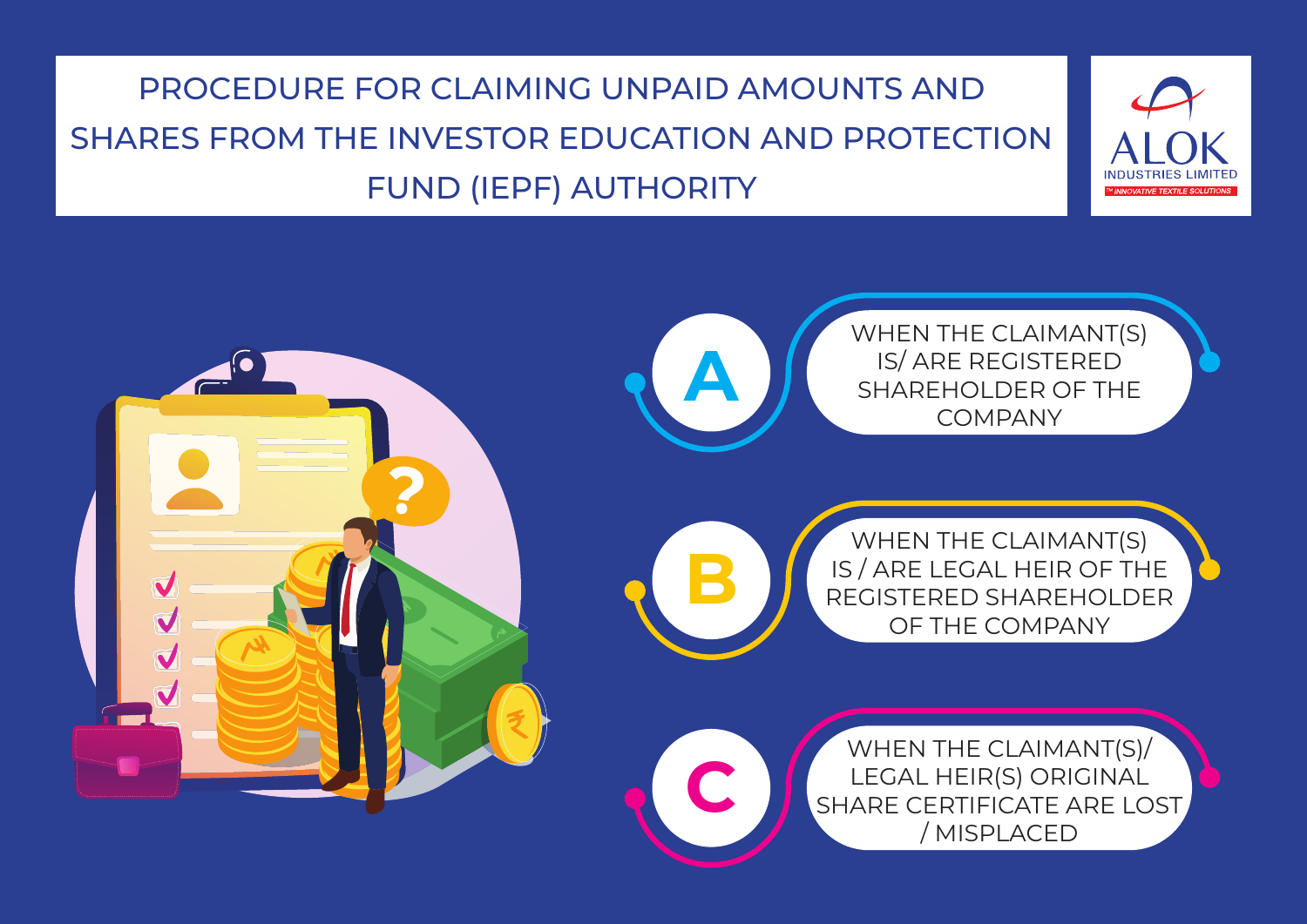<span id="page-1-0"></span>

# WHEN THE CLAIMANT(S) IS / ARE REGISTERED SHAREHOLDER<br>OF THE COMPANY



- i. Claimant(s) to open a Demat Account in the same manner in which his / their name appears on Share Certificate (In case the shares are held physically).
- ii. Claimant to download the Form IEPF-5 for filing the claim for refund. (Link: [http://iepf.gov.in/IEPF/refund.html.](http://iepf.gov.in/IEPF/refund.html)) Claimant(s) may refer to FAQ (Link: <http://iepf.gov.in/IEPF/pdf/FAQsIEPF5.pdf>) before uploading the Form.
- iii. After uploading the duly filled in Form the Claimant(s) to mail the uploaded Form and Service Request Number (SRN) of the Form to the Nodal Officer of the Company for verification of claim at Email ID: hitesh.kanani@alokind.com
- iv. Claimant(s) to send original physical share certificate(s) (in case of shares held in demat mode a copy of transaction statement duly certified by Depository Participant), #Indemnity Bond [\(Click here\)](http://alokind.com/Downloads/WEB/A/bond.docx), any other document attached with the Form IEPF -5 duly signed to the Nodal Officer of the Company at Registered Office Address: Alok Industries Limited, 17/5/1, 521/1, Village Rakholi/ Saily, Silvassa-396230, Union Territory of Dadra and Nagar Haveli, for verification of the claim in an envelope marked "**Claim for refund from IEPF Authority**".

Required on a non- judicial stamp paper of appropriate value as prescribed by respective State Stamp Act, if the claim is:

for dividend amount exceeding Rs. 10,000 (for dividend amount less than Rs. 10,000 – on a plain paper)

for shares with or without dividend (even if dividend amount is less than Rs. 10,000)

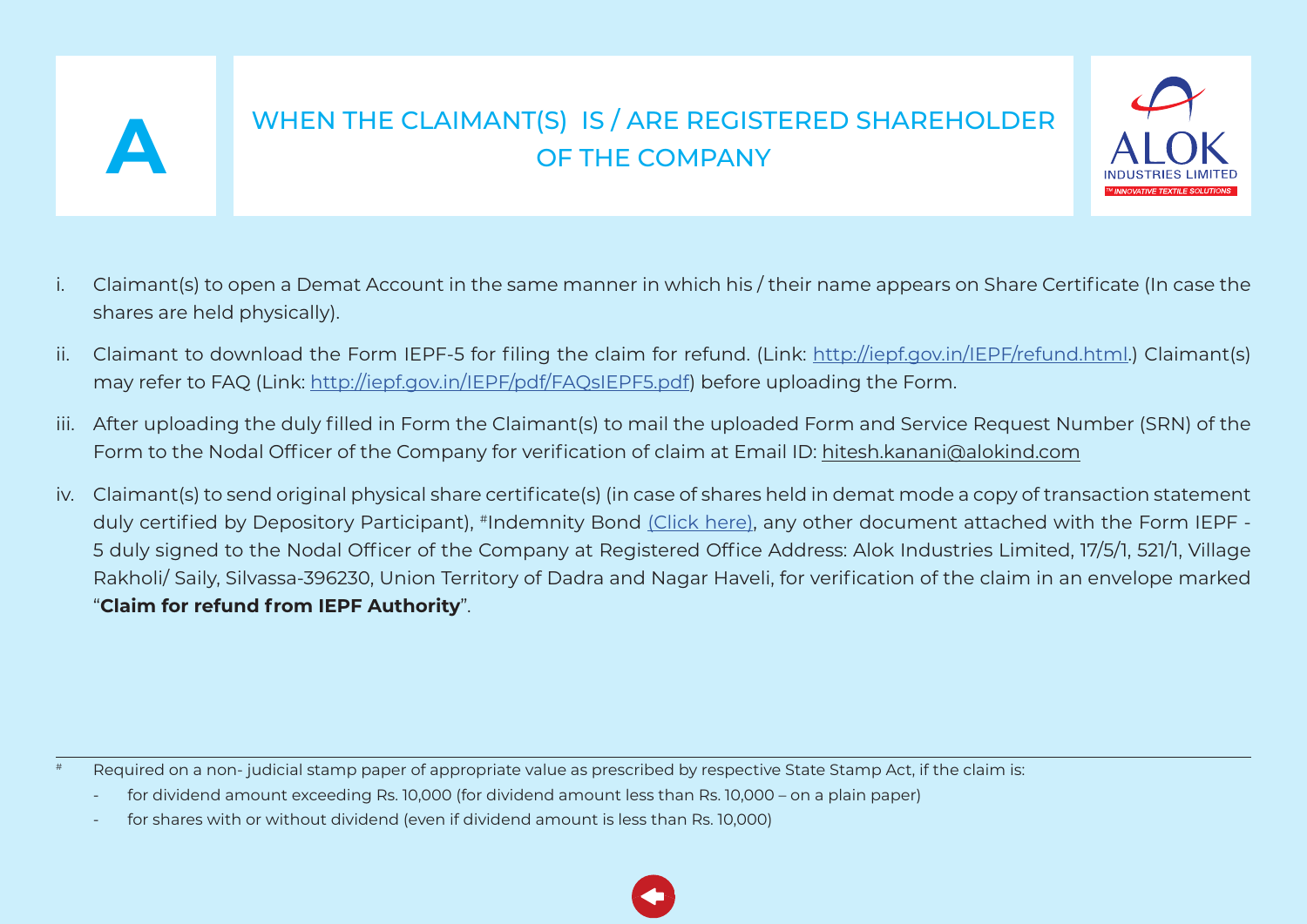

<span id="page-2-0"></span>WHEN THE CLAIMANT(S) IS / ARE LEGAL HEIR OR SUCCESSOR OR ADMINISTRATOR OR NOMINEE OF THE REGISTERED **B** SHAREHOLDER OF THE COMPANY





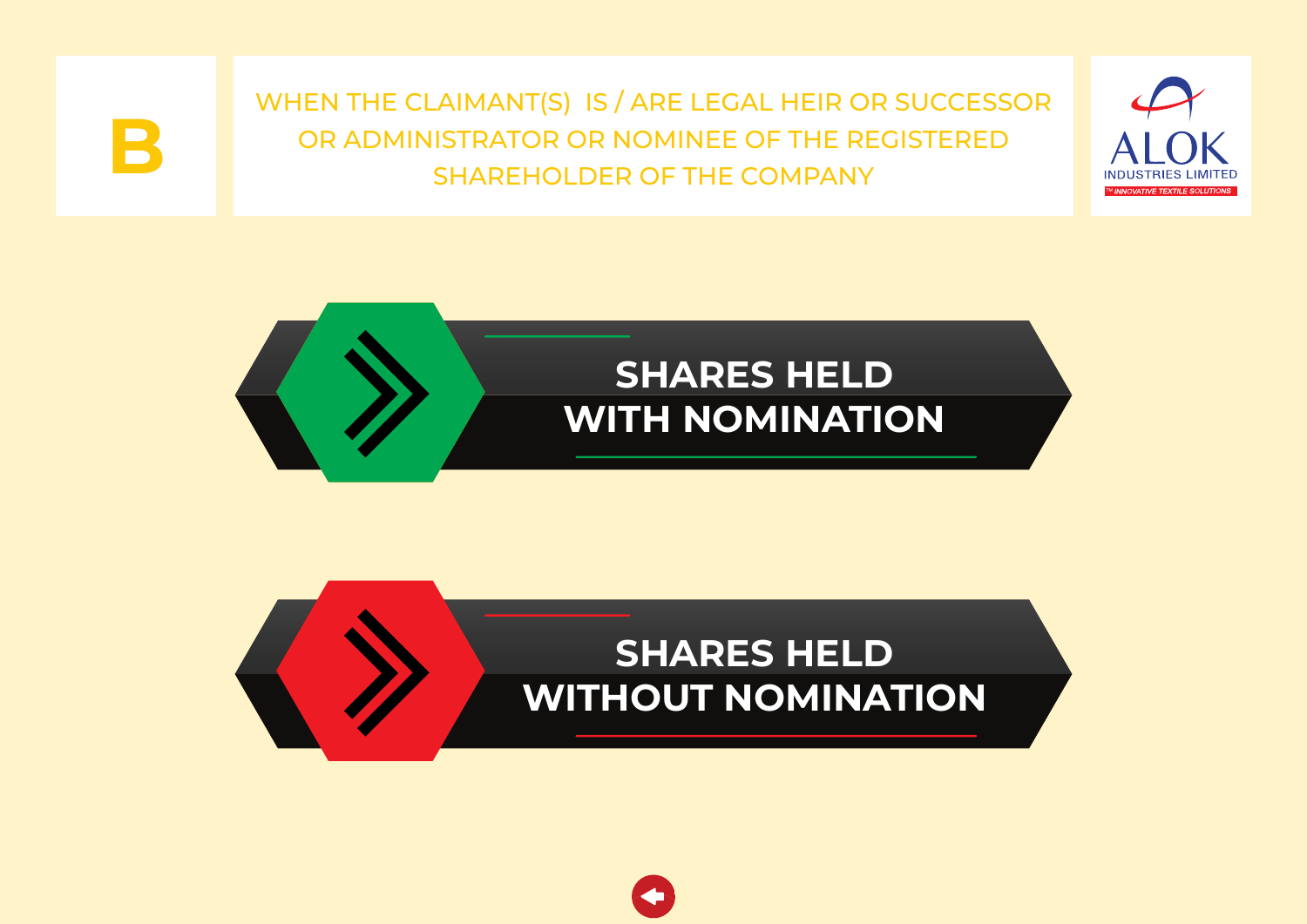

### **Shares held Singly / Jointly held with Nomination**

- <span id="page-3-0"></span>i. Claimant(s) to open a Demat Account in consultation with Depository Participant, in case the shares are held physically.
- ii. Claimant(s) to download the Form IEPF-5 for filing the claim for refund. (Link: [http://iepf.gov.in/IEPF/refund.html.](http://iepf.gov.in/IEPF/refund.html)) Claimant(s) may refer to FAQ (Link: <http://iepf.gov.in/IEPF/pdf/FAQsIEPF5.pdf>) before uploading the Form.
- iii. After uploading the duly filled in Form the claimant(s) to mail the uploaded Form and Service Request Number (SRN) of the Form along with self-attested scan copy of documents mentioned (in a to d) below to the Nodal Officer of the Company for verification of claim at Email ID: hitesh.kanani@alokind.com
- iv. Claimant to send original physical share certificate(s) (in case of shares held in demat mode a copy of transaction statement duly certified by Depository Participant), #Indemnity Bond [\(Click here\)](http://alokind.com/Downloads/WEB/B/bond.docx), any other document attached with the Form IEPF -5 duly signed to the Nodal Officer of the Company at Registered Office Address: Alok Industries Limited, 17/5/1, 521/1, Village Rakholi/ Saily, Silvassa-396230, Union Territory of Dadra and Nagar Haveli, for verification of the claim in an envelope marked "**Claim for refund from IEPF Authority**" along with:
	- a. Duly signed transmission request form by the claimant(s).
	- b. Copy of\*\* death certificate of security holder attested by the claimant(s).
	- c. Self-attested copy of PAN card.
	- d. Any other government ID proof of the claimant(s).
- \*\* In case of Joint Shareholding, Copy of duly attested Death certificates of all Joint holders shall be submitted.
- # Required on a non- judicial stamp paper of appropriate value as prescribed by respective State Stamp Act, if the claim is:
	- for dividend amount exceeding Rs. 10,000 (for dividend amount less than Rs. 10,000 on a plain paper)
	- for shares with or without dividend (even if dividend amount is less than Rs. 10,000)

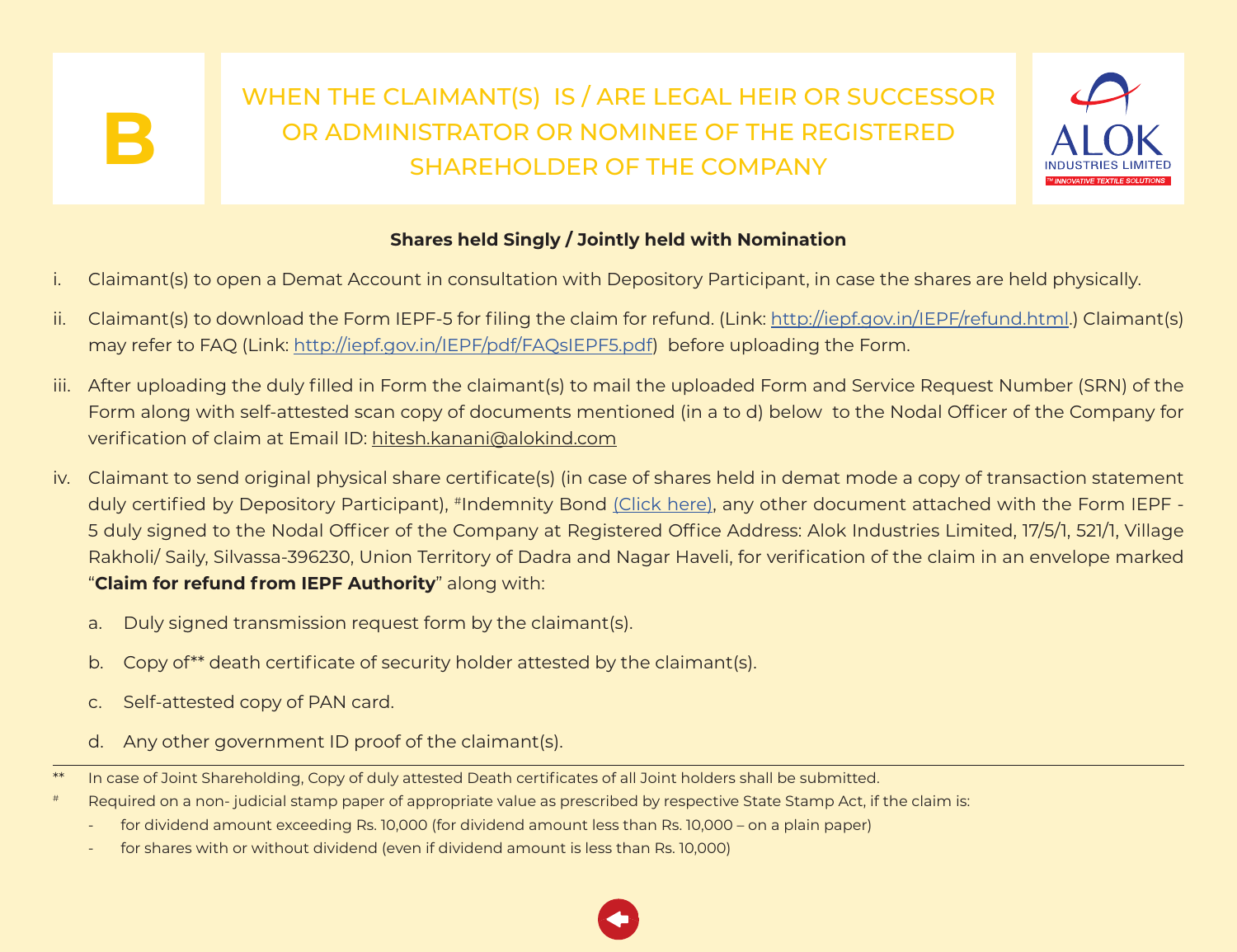## <span id="page-4-0"></span>WHEN THE CLAIMANT(S) IS / ARE LEGAL HEIR OR SUCCESSOR OR ADMINISTRATOR OR NOMINEE OF THE REGISTERED<br>SHAREHOLDER OF THE COMPANY



### **Shares held Singly / Jointly held without Nomination**

- i. Claimant(s) to open a Demat Account in consultation with Depository Participant, in case the shares are held physically.
- ii. Claimant(s) to download the Form IEPF-5 for filing the claim for refund. Link:http://iepf.gov.in/IEPF/refund.html.) Claimant(s) may refer to FAQ (Link: http://iepf.gov.in/IEPF/pdf/FAQsIEPF5.pdf) before uploading the Form
- iii. After uploading the duly filled in Form the claimant (s) to mail the uploaded Form and Service Request Number (SRN) of the Form along with self-attested scan copy of documents mentioned (in a to f) below to the Nodal Officer of the Company for verification of claim at Email ID: hitesh.kanani@alokind.com
- iv. Claimant to send original physical share certificate(s) (in case of shares held in demat mode a copy of transaction statement duly certified by Depository Participant), #Indemnity Bond [\(Click here\)](http://alokind.com/Downloads/WEB/BW/bond.docx), any other document attached with the Form IEPF - 5 duly signed to the Nodal Officer of the Company at Registered Office Address: Alok Industries Limited, 17/5/1, 521/1, Village Rakholi/ Saily, Silvassa-396230, Union Territory of Dadra and Nagar Haveli, for verification of the claim in an envelope marked "**Claim for refund from IEPF Authority**" along with:
	- a. Duly signed transmission request form by the claimant(s).
	- b. Copy of\*\* death certificate of security holder attested by the claimant(s).
	- c. Self-attested copy of PAN card.
	- d. Any other government ID proof of the claimant(s)
	- e. \*Indemnity Bond [\(Click here\)](http://alokind.com/Downloads/WEB/BW/TIBond.doc) and Affidavit from all legal heirs [\(Click here\).](http://alokind.com/Downloads/WEB/BW/Affidavit.doc)
	- f. \*\*\*Succession Certificate / Probate of Will / @Will / Letter of Administration / Decree in terms of Indian Succession Act, 1925 or any other Decree or Order of any Court or Tribunal.
- If the legal heir(s) or claimant(s) is named in the Succession Certificate or Probate of Will or Letter of Administration, an Affidavit from such legal heir(s)/ claimant(s) alone would be sufficient.
- In case of Joint Shareholding, Copy of duly attested Death certificates of all Joint holders shall be submitted.
- \*\*\* If the Market Value of the shares of Alok Industries Limited as on the date of Filing the Form is upto or less than Rs. 2 Lac and if Succession Certificate / Probate of Will / Will / Letter of Administration / Decree in terms of Indian Succession Act, 1925 or any other Decree or Order of any Court or Tribunal is not available then NOC [\(Click here\)](http://alokind.com/Downloads/WEB/BW/NOC.doc) executed by all legal heir(s) of the deceased shareholder(s)/ copy of Family Settlement Deed duly notarized AND An Indemnity bond [\(Click here\)](http://alokind.com/Downloads/WEB/BW/TIBond.doc) shall be provided.
- # Required on a non- judicial stamp paper of appropriate value as prescribed by respective State Stamp Act, if the claim is:
	- for dividend amount exceeding Rs. 10,000 (for dividend amount less than Rs. 10,000 on a plain paper)
	- for shares with or without dividend (even if dividend amount is less than Rs. 10,000)
- @ Following documents shall be provided along with Will:

 (a) Legal heirship certificate issued by Competent Authority; (b) NOC from all legal heirs in favour of the claimant; (c) Affidavit from witness about confirmation of will wherever alive or death certificate of such witness; (d) Affidavit with regard to the will as last will and no matter is pending before any court with regard to such will; (e) Surety affidavit by at least two sureties with their PAN Card.

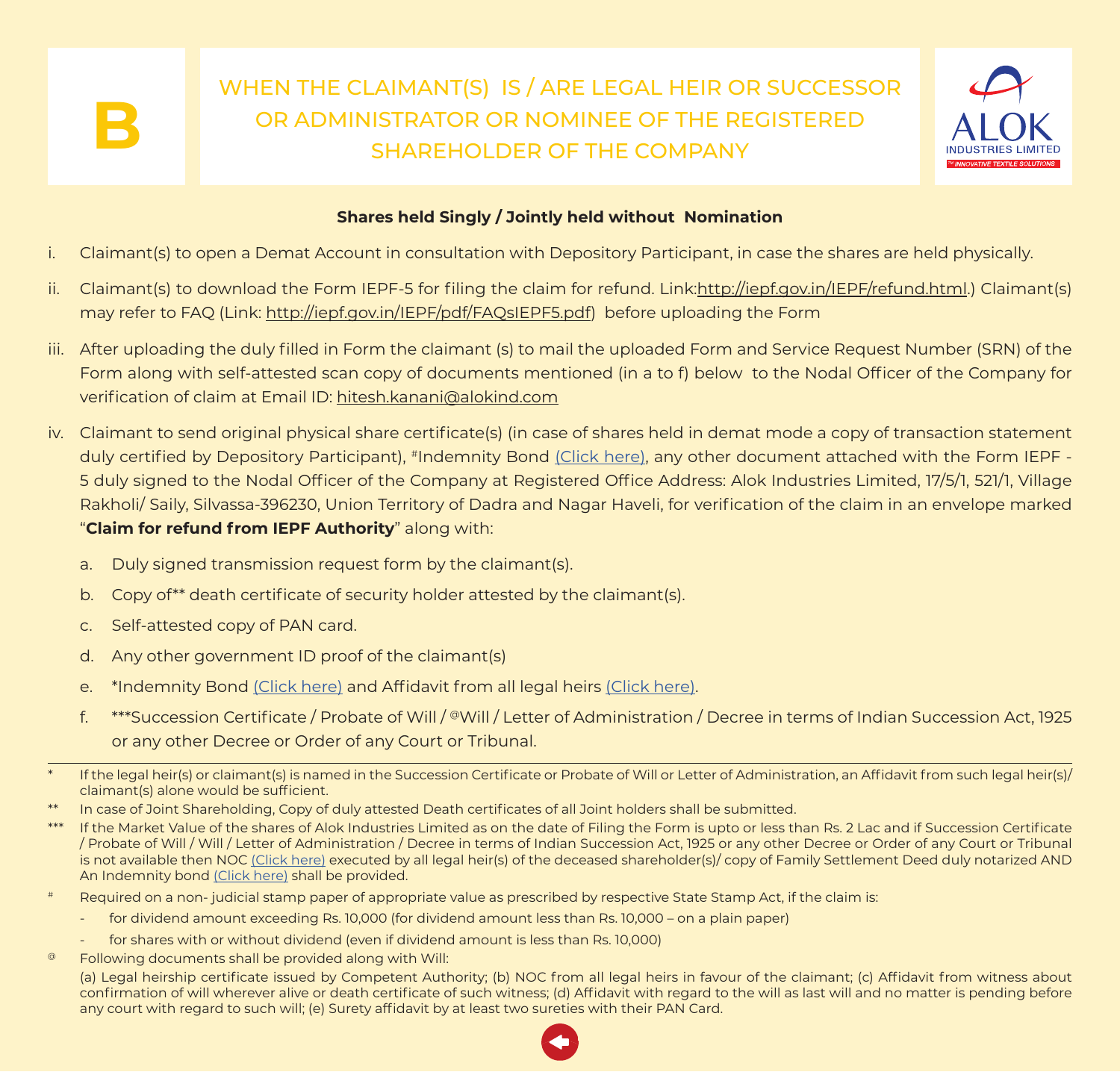<span id="page-5-0"></span>WHEN THE CLAIMANT(S) (REGISTERED SHAREHOLDER OR HIS/ HER LEGAL HEIR / SUCCESSOR / ADMINISTRATOR / NOMINEE)<br>ORIGINAL SHARE CERTIFICATES ARE LOST / MISPLACED







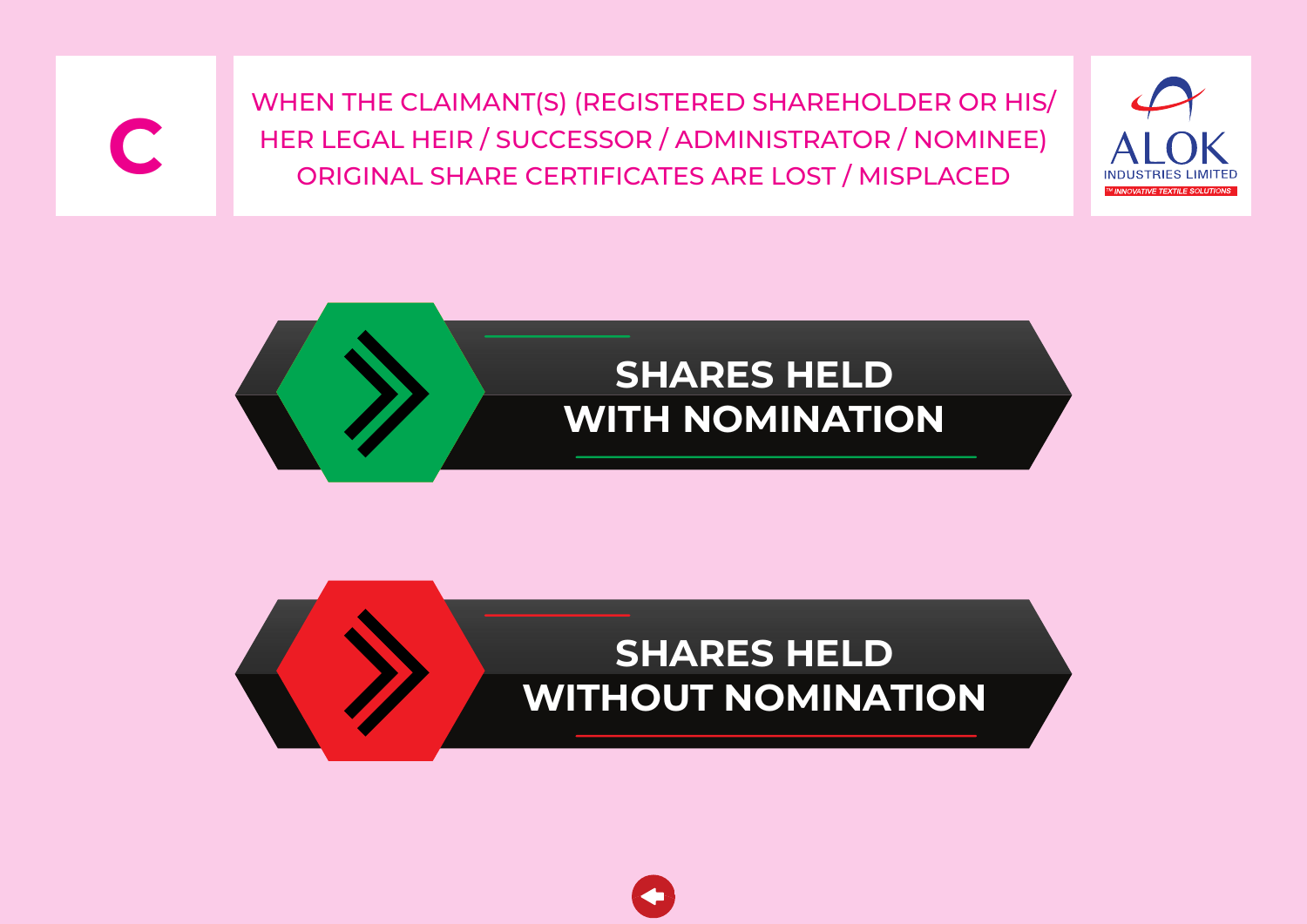<span id="page-6-0"></span>WHEN THE CLAIMANT(S) (REGISTERED SHAREHOLDER OR HIS/ HER LEGAL HEIR / SUCCESSOR / ADMINISTRATOR / NOMINEE)<br>ORIGINAL SHARE CERTIFICATES ARE LOST / MISPLACED



### **Shares held Singly / Jointly held with Nomination**

- i. Claimant(s) to open a Demat Account in consultation with Depository Participant, in case the shares are held physically.
- ii. Claimant(s) to download the Form IEPF-5 for filing the claim for refund. (Link: http://iepf.gov.in/IEPF/refund.html.) Claimant(s) may refer to FAQ (Link: http://iepf.gov.in/IEPF/pdf/FAQsIEPF5.pdf) before uploading the Form
- iii. After uploading the duly filled in Form the Claimant (s) to mail the uploaded Form and Service Request Number (SRN) of the Form along with self – attested scan copy of documents mentioned (in a to h) below to the Nodal Officer of the Company for verification of claim at Email ID: hitesh.kanani@alokind.com
- iv. Claimant to send #Indemnity Bond [\(Click here\)](http://alokind.com/Downloads/WEB/C/bond.docx), any other document attached with the Form IEPF 5 duly signed to the Nodal Officer of the Company at Registered Office Address: Alok Industries Limited, 17/5/1, 521/1, Village Rakholi/ Saily, Silvassa-396230, Union Territory of Dadra and Nagar Haveli, for verification of the claim in an envelope marked "**Claim for refund from IEPF Authority**" along with :
	- a. Duly signed transmission request form by the claimant(s).
	- b. Copy of\*\* death certificate of security holder attested by the claimant(s).
	- c. Self-attested copy of PAN card.
	- d. Any other government ID proof of the claimant(s).
	- e. Letter requesting issue of Duplicate Shares along with self attested copy of FIR/ Police Compliant containing information of security holder, holding details, folio number and distinctive numbers of share certificate.
	- f. Surety Affidavit along with his Proof of identity like Pan Card of sureties duly attested by Notary. [\(Click here\)](http://alokind.com/Downloads/WEB/C/SAIDS.doc).
	- g. Indemnity bond [\(Click here\)](http://alokind.com/Downloads/WEB/C/IBIDSC.docx) attested by Notary Public that he has not sold / disposed off the shares or acted in any manner by which any interest of third party would have been created.
	- h. \*\*\*\*Copy of advertisement [\(Click here\)](http://alokind.com/Downloads/WEB/C/LSC.doc) issued in at least one English language national daily newspaper having nationwide circulation and in one regional language daily newspaper published in the place of Registered Office of Company.

for shares with or without dividend (even if dividend amount is less than Rs. 10,000)



In case of Joint Shareholding, Copy of duly attested Death certificates of all Joint holders shall be submitted.

<sup>\*\*\*\*</sup> Only if the market value of the shares is greater than Rs. 5,00,000.

Required on a non- judicial stamp paper of appropriate value as prescribed by respective State Stamp Act, if the claim is:

for dividend amount exceeding Rs. 10,000 (for dividend amount less than Rs. 10,000 – on a splain paper)